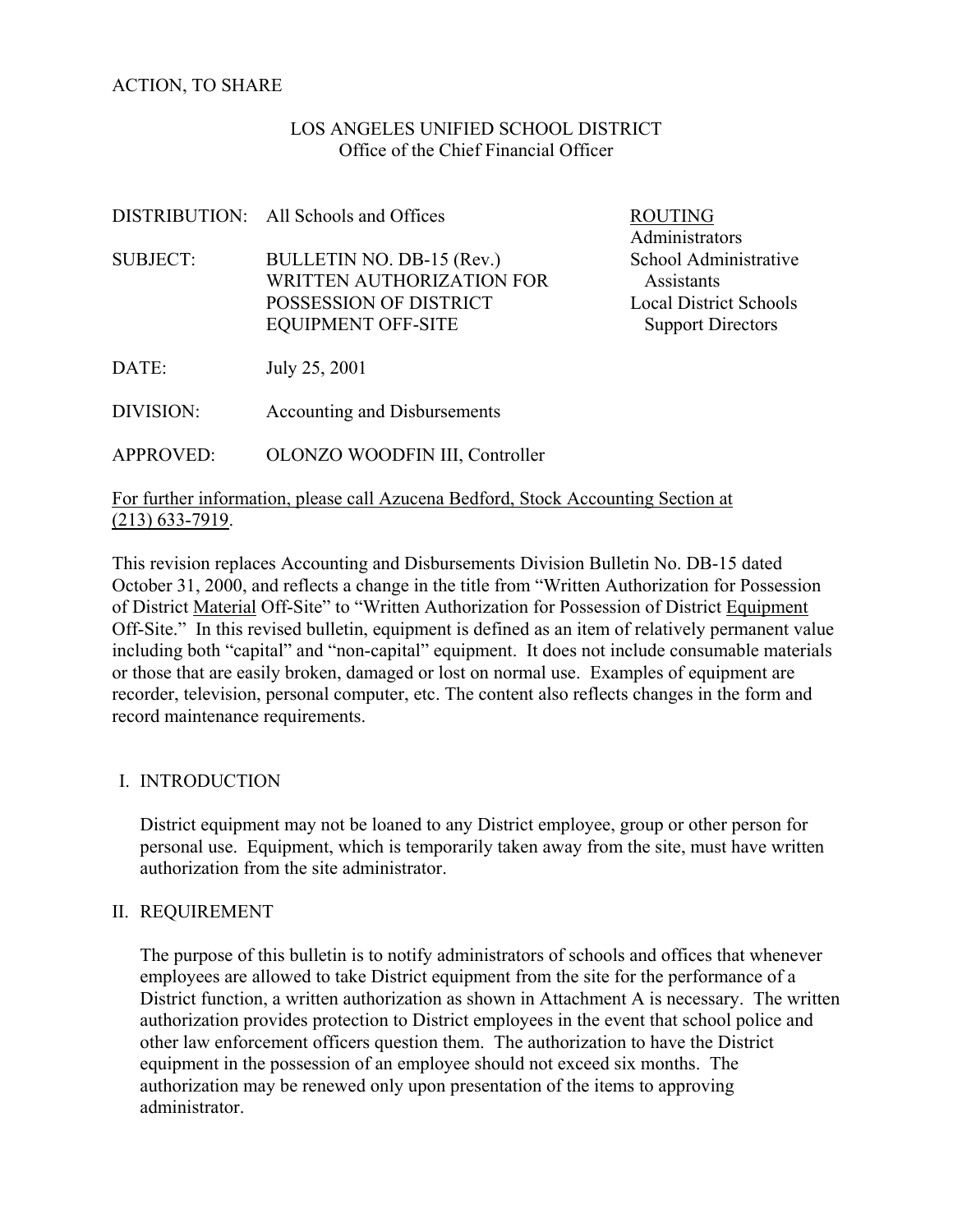BULLETIN NO. DB-15 (Rev.) -2- Accounting & Disbursements<br>July 25, 2001 Division July 25, 2001

The room equipment inventory record that is required to be maintained at each site must be noted in order to track the current location of the item. Attachment A must be kept on file at the issuing organization.

# # #